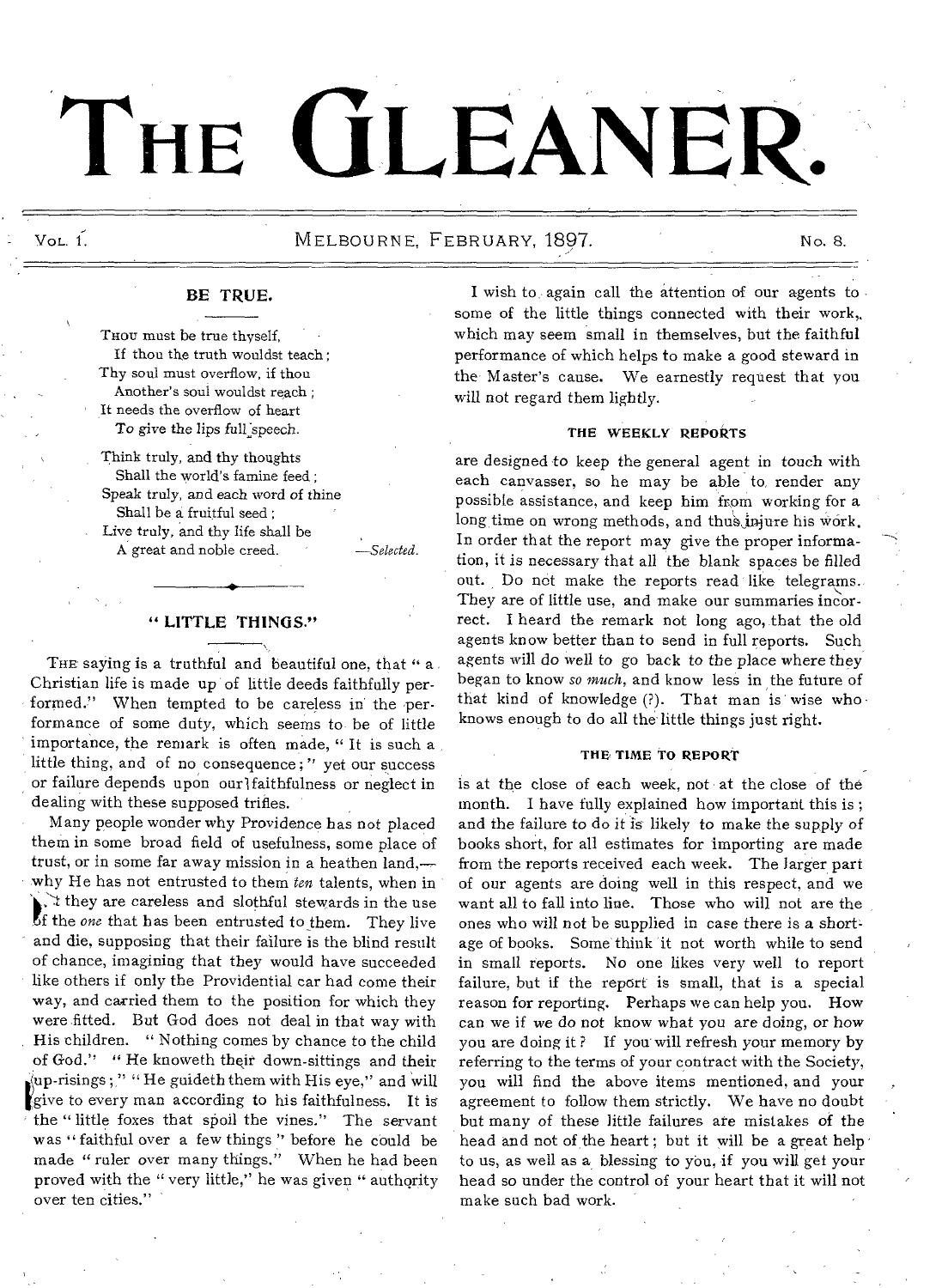#### THE TESTIMONY

which was sent out to all our agents has been heartily responded to by many, and quite a number have had a real settlement with, themselves, going over their stock, and sending in a cheque for the amount that has been allowed to run behind. This is right, and I am sure the Lord will greatly bless such a course. There are some who are so far behind that they cannot do this, but they can make some good resolutions, and do some hard work to get out.' The Lord will help such ones to get right, and will then help them to keep so.

### KEEP ACCOUNT

of all your business with the office. , Don't say you cannot, for that may keep you from trying. If you have not the first idea of book-keeping, you can keep Your accounts correctly. Get a little note, book, and on the left-hand page write down all the items you get from the office, and the amount you are to pay. On the other page write down all the items you return to the office, and, the amount you should be credited for them. Also write down on the same page all the cash you pay in on account. At the close of each month balance the, account, and see 'how you Stand with the office. The result should agree with the statement you receive from the office at' the beginning of each month. If they do not agree, look up the difference, and if you do not understand it, write to us, and we will explain. This will be a 'great satisfaction to you, and help,you not to get behind. When your delivery is over, and you are to pay for your books, balance up your account, and see how much you owe. If you are not able to pay the whole bill, which is' by far the best way, find what the wholesale, value of the books you have on hand amounts to, deduct it from the amount you owe, and send in the balance to the office. This is the least amount we can accept as a settlement. Now there is nothing hard about that, is there? Please give all these suggestions a good trial, and may the Lord greatly bless you in your attempts to carry them out.

E. R. PALMER.

#### , QUARANTINE STATION, MELBOURNE.

ON the arrival of the S. S. *Nineveh* at Melbourne, 'the z3th inst., Miss Ingels, Mrs. Daniells and 'the writer went on board to visit a friend, Miss Hurd, who was on her way to Sydney from Cape Town. The next day the President of the Board of Health ascertained that there was a case of fully developed small-pox 'on board, and that a number of cases were just coming down.

The Monday papers made a call for all passengers ' by the *Nineveh* to report to the Board of Health. These were sent into quarantine. On Tuesday a call was made for all who had boarded the ship to report to the Board of Health. The decision was that all who had, visited the boat must go to the Quarantine Station. Through the considerateness of the health officers we were allowed a few days of liberty in which to arrange business affairs for the period of our isolation.

Sunday, the  $14th$  inst., we three who had been on the *Nineveh* and my little boy, left Port Melbourne for the Quarantine Station. After a pleasant ride of threl hours across. Port Phillip Bay, we were sent ashore at Sorrento. We were conveyed from Sorrento by cab some five miles along the shore to the Quarantine Station. Arriving at the boundary, we found the quarantine grounds set off by two lines of fences about twenty feet apart. Along the inside of the inner fence was a long row of quarantined persons. Some were conversing with their friends, who were lined up on the outside of the outer fence. Those who had no friends present looked on and listened.

Here we left the vehicle and started afoot, escorted by two policemen, for the buildings which are, I judge, nearly' half a mile from the boundary.

Everybody we passed seemed glad to see us• The officials were especially pleasant and agreeable. The policeman who guarded the quarantine gates graciously remarked as he opened, them, " Mr. Daniells, I will *allow* you 'and your friends to pass inside." This was a permission for which we did not at the time particularly care,

We were first taken to the resident physician and his assistant, who took our names, ages, and inquired about vaccination, etc. Next we were sent to the fumigation building where hot baths were in readiness. Here we were obliged to turn over for fumigation every article of clothing worn on entering the grounds. The cheerfulness of the attendants, and the excellent hot bath, were truly refreshing. Our rooms are clean, fairly well ventilated, and very light and cheerful, So far as we have been able to detect, cockroaches and other vermin are not to be found about the building.

All things considered we think the Government has chosen an excellent spot for the Quarantine Station. True, it does not seem nice to think of going into quarantine, but we have seen worn out people and excursionists enraptured with far less inviting places, and they have seemed to enjoy themselves immensely with far more taxation and many less comforts than fall to the lot of those at this station.

Being ever inclined to make the best of circumstances, we can speak well of this place. It might be much worse. A, G. DANIELLS.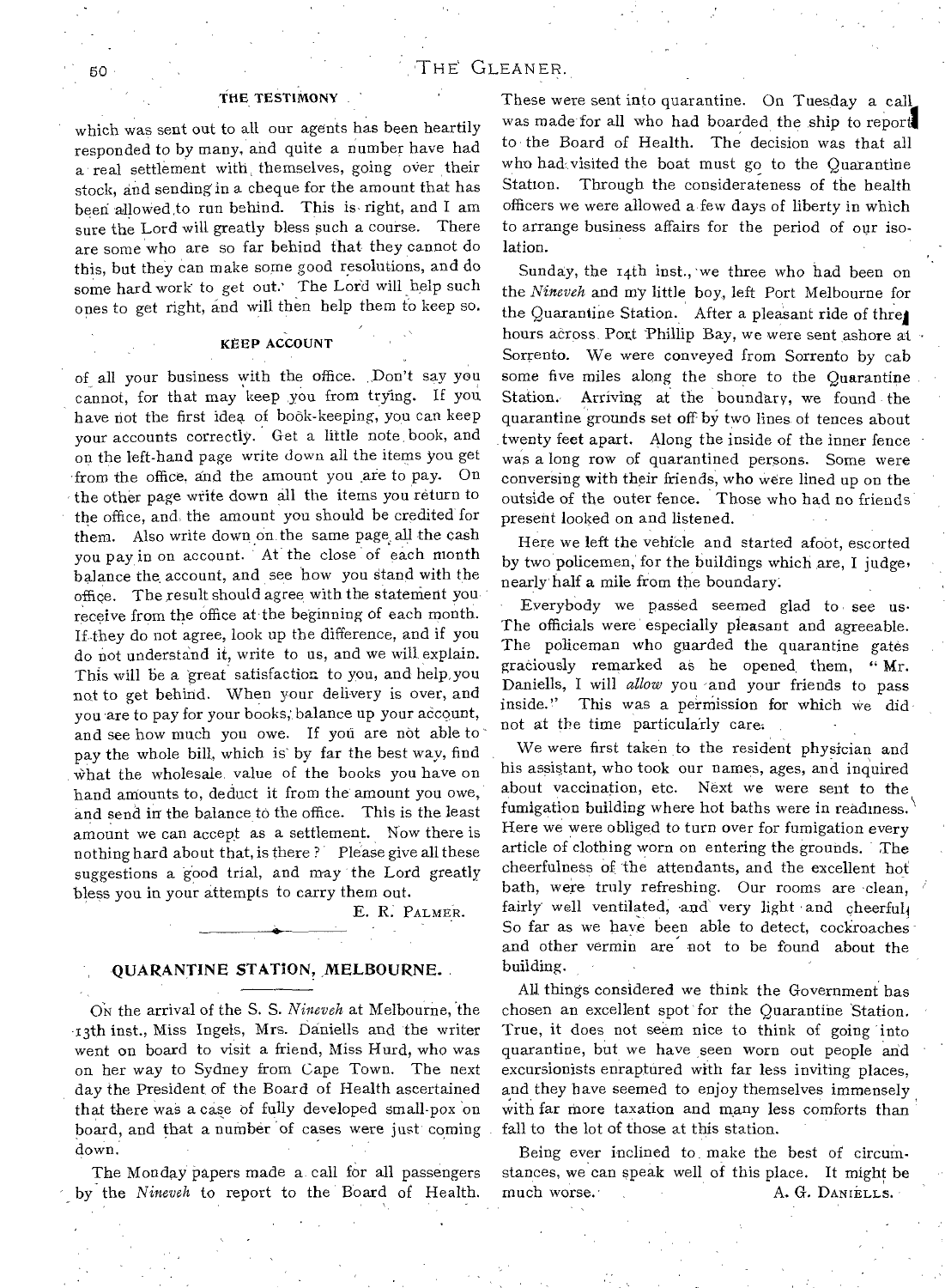# THE GLEANER 51

# MONTHLY SUMMARY AUSTRALIAN CANVASSING WORK.

#### AGENT AND TERRITORY. DAYS. HOURS. Can. | ORD. M. | L. | C. G. | C. M. | C. P. | HELPS. | TOTAL VALUE. PATRIARCHS AND PROPRETS—<br>
Mills, Mr. P. W., Armidale, N. S. W. ... .... | 18 | 140 | 251 | 27 | 2 | 1 | 20 | 4 | - | £1 15 6 | £17 5 0<br>
Oliver, Miss L. .... Launceston, Tas ... .... | 5 | 32 | 37 | 3 | 4 |  $\frac{1}{1}$  |  $\frac$  $\frac{14}{12} + \frac{101}{101} + \frac{176}{102} + \frac{25}{102} + \frac{4}{101} + \frac{211}{101} + \frac{13}{101} + \frac{4}{101} + \cdots$  2 10 0 15 12 6  $\overline{15}$  i  $\overline{109}$   $\overline{163}$   $\overline{165}$   $\overline{46}$   $\overline{11}$   $\overline{8}$   $\overline{27}$   $\overline{27}$   $\overline{10}$   $\overline{10}$   $\overline{10}$   $\overline{6}$   $\overline{128}$   $\overline{6}$   $\overline{28}$   $\overline{47}$   $\overline{6}$ Johanson, Mrs. J., ... Preemantle, W. A. Farrant, Mr. T , Gawler, S. A. 10 69 6 2 0 Dean, Mr. j. L. , Cowra, N. S. W. . 18 128 80 37 13 15 8 29 15 0 Diverall, Mr. J. C., ... Gladstone, S. A. ... 13 110 45 8 1 I 4 1 15 0 3 , 7 0 Walker, Miss G B.... Highgate Hill ... 16 77 116 i 25 3 7 2 .13 2 3 6 16 0,0 - Chapman, Mr T. A. Manning River, N S. W 20 138 47 t 41 1 4 35 2 19 0 21 14 6 34 21  $\begin{array}{|c|c|c|c|c|c|} \hline 21 & 5 & 8 \\ \hline \end{array}$  $\begin{array}{r} 29 \ 15 \ 6 \ 2 \ 9 \ 15 \ 0 \ 0 \ 29 \ 15 \ 3 \ 7 \ 0 \ 0 \ 0 \ 6 \ 21 \ 14 \ 4 \ 17 \ 25 \ 12 \ 15 \ 13 \ 15 \ 15 \ 0 \ 0 \end{array}$  $\begin{array}{c|cc} 27 & 12 \\ 80 & 37 \\ 45 & 8 \\ 116 & 25 \\ 47 & 41 \end{array}$  $\begin{array}{c|c|c|c}\n9 & 1 & 2 & 14 & 0 \\
\hline\n1 & - & 4 & 15 & 0\n\end{array}$ Chapman, Mr. T. A., H. H. Book.<br>
Reekie, Mr P., H. H. Book.<br>
Reekie, Mr P., H. H. Book.<br>
Reekie, Mr. P., H. H. Book.<br>
Reekie, Mr. P., H. H. Book.<br>
Mr. J. F. Mackay, Q.<br>
Menderson, Mr. J. F. Mackay, Q.<br>
Dean, Mrs. R., ... Adcock, Miss E., ... 16 87 138 45 7 10 10 10 , 2 7 0 26 10 0 Innis. Mr. J., ... Exton, Tas. 11 79 28 11 2 5 3 0 8 0 6 15..0 Innis, Mrs K. ... Exton, Tas. 12 89 47 16 3 1 6 6 0 9 10 10 ,0 *DANIEL* AND *REVELATION— '* Hindson, Geraldton, W. A LADIES' GUIDE,— Bell, Mr. R. S., - Stewart's Brook. 34 6 2 26 33 19 6 Gooding, Mrs. C., ... Port Wallaroo 6 33 26 13 5 8 1 3 6 12 5' 0 Gregg, Mrs. *M.* A., ... Waratah, N. S. W Mosedale, Mrs., ... Port Wallaroo, S A. 7 0 0 Michaels, Mr. C P., ... Gippsland,Vic. 9 9 7 17 6 Johanson, Mrs. J., ... Freethantle, W. A. H. H. Book — Michaels, Mr. C. P., Gippsland, Vic. .. 86 10 76 117 17 '6 Bell, Mr, S.; ... Stewart's Brook ... 11 11 15 2 6 Reside, Mr F. W., ... Swan River,-W. A. 10 99 128 56 14 42 3 8 0 82 12 6 Hinds.on, *Mr. J. ...* Geraldron, W. A. ... 14 3 3 8 1 2 0 24 '0 0 Currow, Mr. A., ... Harrietville, Vic.... 94 53 23 16 7 37 12 6 Currow, Mr. A., " Masterpiece " 5 4 5 -1 6 Mackenzie, Mr. A. G , Harrietville, Vic. ... SUNSHINE,— Olsen, **Miss A.,** Toowoomba, Q. •  $21 \left| 19 \left| 1 \right| 1 \right| = \left| 1 - \left| - \right| 20 \left| 7 \right| 6 \right|$  $\ddot{\phantom{a}}$  $\begin{array}{cccc} 33 & 19 & 6 \\ 12 & 5 & 0 \\ 5 & 11 & 6 \\ 7 & 0 & 0 \\ 7 & 17 & 6 \end{array}$  $\frac{33}{12}$  $\frac{26}{16}$  $\frac{6}{2}$  $\begin{smallmatrix}1&3\0&12\1&3\end{smallmatrix}$  $\frac{1}{1}$ 5 a 0 12 0<br>1 3 0  $\frac{6}{1}$ 31  $\frac{34}{-}$ 8<br>9<br>7  $87$   $23$   $13$   $3$   $1$   $7$   $214$  0  $27$   $3$  0.  $10 \div 66$  71  $32 \div 3$  11  $-$  18  $-$  0 3 0 52.5 0 SUNSHINE,-<br>Olsen, Miss A.,<br>SUNBEAMS,-- $\ddotsc$ 5 36 65 8 4 2 16 0 Stoate, Mr. R. J., ... Bendigo, Vic. ... : | 10 | 72 | 147 | 13 | - | - | 6 | - | 7 | 200 | 75 0 Totals 250 1843 1931 758 118 141 I 132 339 28 £37 13: 0 £725 7 0

#### January, 1897.

#### BIBLE .ECHO SALES during January, 1897.

| it is g                                                                                                                                                                                                                                                           | CHURCHES.                                                                                                                                                                                                                                  |                                                                                                                                                                                                                         |                                                                                                                                                                                                                   |                                                                                                                                                                                                          |                                                                                                                                                                                              | MEMBERSHIP.                                                                                                                              | ECHOES.                                                                                                                                             | <b>UNORGANISED COMPANIES</b>                                                                                                                                                                                                                                                                                                                                                                                                                                                                                                                                      | ECHOES.                                                                                                         |
|-------------------------------------------------------------------------------------------------------------------------------------------------------------------------------------------------------------------------------------------------------------------|--------------------------------------------------------------------------------------------------------------------------------------------------------------------------------------------------------------------------------------------|-------------------------------------------------------------------------------------------------------------------------------------------------------------------------------------------------------------------------|-------------------------------------------------------------------------------------------------------------------------------------------------------------------------------------------------------------------|----------------------------------------------------------------------------------------------------------------------------------------------------------------------------------------------------------|----------------------------------------------------------------------------------------------------------------------------------------------------------------------------------------------|------------------------------------------------------------------------------------------------------------------------------------------|-----------------------------------------------------------------------------------------------------------------------------------------------------|-------------------------------------------------------------------------------------------------------------------------------------------------------------------------------------------------------------------------------------------------------------------------------------------------------------------------------------------------------------------------------------------------------------------------------------------------------------------------------------------------------------------------------------------------------------------|-----------------------------------------------------------------------------------------------------------------|
| Adelaide<br>Ashfield<br>Ballarat<br>Bismarck<br>Brighton<br>Broken Hill<br>Cooranbong<br>Hawthorn<br>Hobart<br>Kellyville<br>Latrobe<br>Melbourne<br>Malvern<br>Parramatta<br>∕Perth<br>Prahran<br>Prospect<br>Rockhampton<br>Sydney<br>Toowoomba<br>Williamstown | $\cdots$<br><br>$\cdots$<br>$\cdots$<br>$\cdots$<br><br>$\cdots$<br>$\cdots$<br><br>$\cdots$<br>$\cdots$<br>$\cdots$<br>$\cdots$<br>$\cdots$<br>$\cdots$<br>$\cdots$<br>$\cdots$<br>$\cdots$<br>$\cdots$<br>$\sim$<br>$\cdots$<br>$\cdots$ | $\cdots$<br>$\cdots$<br>$\cdot$<br>$\cdots$<br><br><br>$\cdots$<br>$\cdots$<br>$\cdots$<br>$\cdots$<br>$\cdots$<br>$\cdots$<br><br><br>$\cdots$<br>$\cdots$<br>$\cdots$<br>$\cdots$<br>$\cdots$<br>$\cdots$<br>$\cdots$ | $\ddotsc$<br>$\cdots$<br>$\cdots$<br><br>$\cdots$<br>$\cdots$<br>$\cdots$<br>$\cdots$<br><br>$\cdots$<br>$\cdots$<br>$\cdots$<br><br>$\cdots$<br>$\cdots$<br><br>$\cdots$<br><br>$\cdots$<br>$\cdots$<br>$\cdots$ | $\cdots$<br><br><br>$\cdots$<br>$\cdots$<br>$\cdots$<br>$\cdots$<br>$\cdots$<br><br>$\cdots$<br>$\cdots$<br>$\cdots$<br>$\cdots$<br>$\cdots$<br>$\cdots$<br><br><br>$\cdots$<br><br>$\cdots$<br>$\cdots$ | $\cdots$<br><br>$\cdots$<br>$\cdots$<br>$\cdots$<br>$\cdots$<br>$\cdots$<br>$\cdots$<br>$\cdots$<br><br>$\cdots$<br>$\cdots$<br><br>$\cdots$<br><br>$\cdots$<br>$\cdots$<br><br><br>$\cdots$ | 146<br>66<br>50<br>56<br>20<br>$\frac{11}{50}$<br>50<br>96<br>$16 -$<br>10<br>214<br>24<br>70<br>29<br>$\frac{52}{12}$<br>84<br>28<br>58 | 3,702<br>280<br>291<br>60<br>96<br>588<br>232<br>198<br>432<br>78<br>60<br>516<br>144<br>184<br>620<br>732<br>48<br>372<br>1908<br>208<br>288<br>۰. | Brought forward<br>$\cdots$<br>$\cdots$<br>$\cdots$<br>Bendigo<br>$\overline{1}$<br>$\cdots$<br>$\cdots$<br><br>$\cdots$<br><b>Brisbane</b><br>$\overline{a}$<br>$\ddotsc$<br><br><br>$\cdots$<br>Geelong<br>$\sim$ $\sim$<br>$\cdot$<br><br><br>$\cdots$<br>Ipswich<br>$\sim$<br>$\cdots$<br><br><br><br>$\sim$<br>Kangarilla<br>$\cdots$<br>$\cdots$<br><br>$\cdots$<br>Launceston<br><br><br>$\cdots$<br>$\ddotsc$<br>New Zealand<br>$\cdots$<br>.<br>$\cdots$<br>$\ddotsc$<br>Miscellaneous<br>$\sim$ $\epsilon$<br>$\cdots$<br>$\cdots$<br><br>$\cdots$<br>٠ | 11,037<br>$\cdots$<br>60<br><br>1212<br><br>150<br><br>48<br>36<br>$\cdots$<br>72<br><br>5,080<br><br>3,195<br> |
| $\mathbf{v}$<br>$\cdot$<br>k.<br>Carried forward<br>11,037<br>$\sim$                                                                                                                                                                                              |                                                                                                                                                                                                                                            |                                                                                                                                                                                                                         |                                                                                                                                                                                                                   |                                                                                                                                                                                                          |                                                                                                                                                                                              |                                                                                                                                          |                                                                                                                                                     |                                                                                                                                                                                                                                                                                                                                                                                                                                                                                                                                                                   |                                                                                                                 |

,